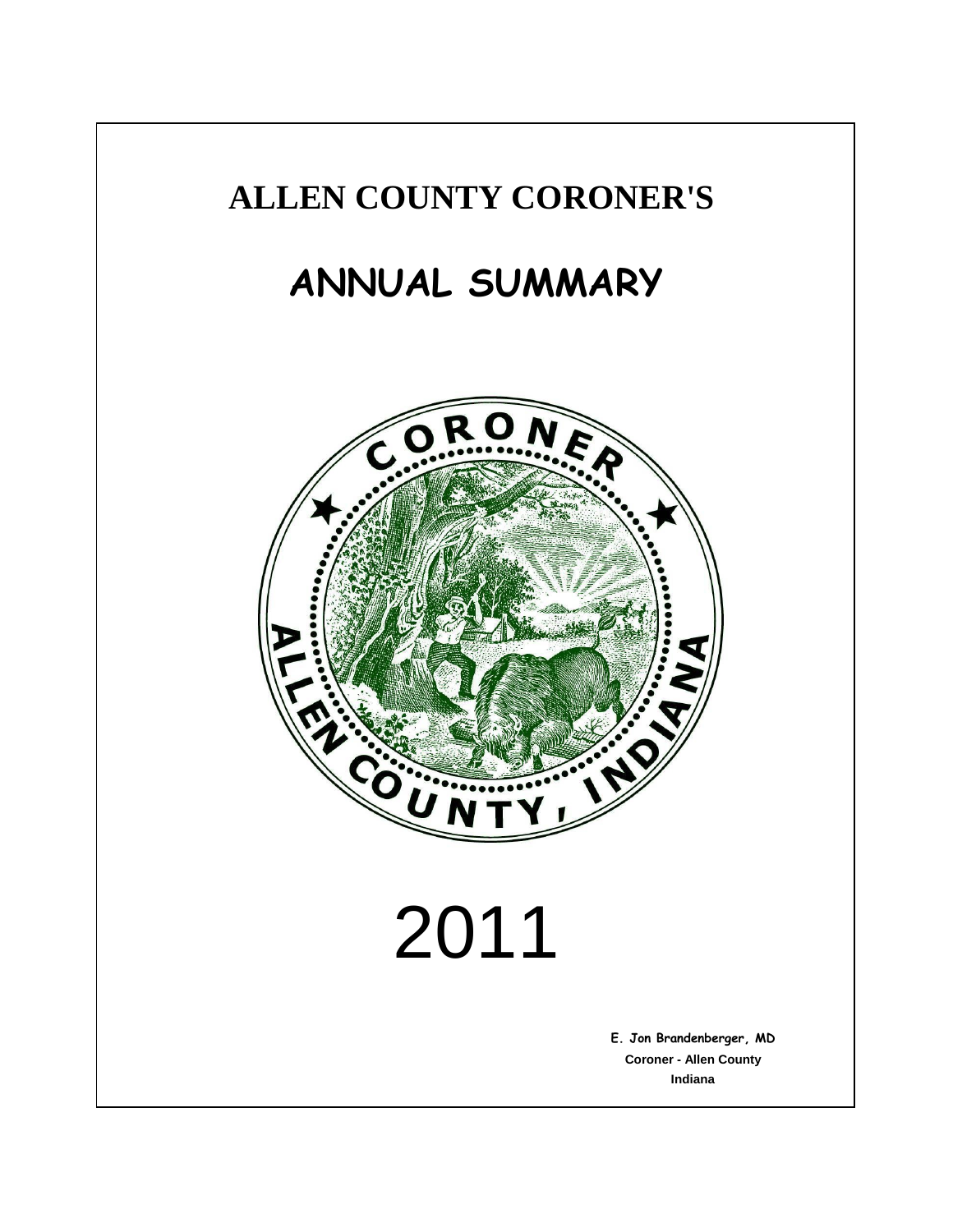

**ALLEN COUNTY CORONER** 

2011 STATISTICAL SUMMARY

Dr. E. Jon Brandenberger - Coroner

**TOTAL NUMBER OF DEATHS IN ALLEN COUNTY 2011 3808**

**505 13.26% TOTAL NUMBER OF CASES INVESTIGATED BY THE CORONER'S OFFICE**

**188 37.2% TOTAL NUMBER OF CORONER CASES WHICH REQUIRED AUTOPSIES**

| <b>Manner of Death</b><br>determination                                                                                         | Cases transferred from<br>other Counties who died in<br>Allen | Allen County (non-<br>transferred) cases | totals           |
|---------------------------------------------------------------------------------------------------------------------------------|---------------------------------------------------------------|------------------------------------------|------------------|
| <b>NATURAL</b>                                                                                                                  | 17                                                            | 182                                      | 199              |
| ACCIDENT, (non-Motor Vehicle)                                                                                                   | 64                                                            | 110                                      | 174              |
| ACCIDENT, MOTOR VEHICLE                                                                                                         | 24                                                            | 28                                       | 52               |
| <b>SUICIDE</b>                                                                                                                  | 13                                                            | 32                                       | 45               |
| <b>HOMICIDE</b>                                                                                                                 | 5                                                             | 24                                       | 29               |
| <b>UNDETERMINED</b>                                                                                                             | 1                                                             | 5                                        | 6                |
| <b>PENDING</b>                                                                                                                  | O                                                             | O                                        | 0                |
| Returned to be Signed by PHY                                                                                                    | O                                                             | O                                        | $\Omega$         |
| <b>TOTALS</b>                                                                                                                   | 124                                                           | 381                                      | 505              |
| TOTAL PERCENT OF CORONER'S CASE LOAD GENERATED IN ALLEN COUNTY =<br>TOTAL PERCENT OF CASES TRANSFERRED IN FROM OTHER COUNTIES = |                                                               |                                          | 75.45%<br>24.55% |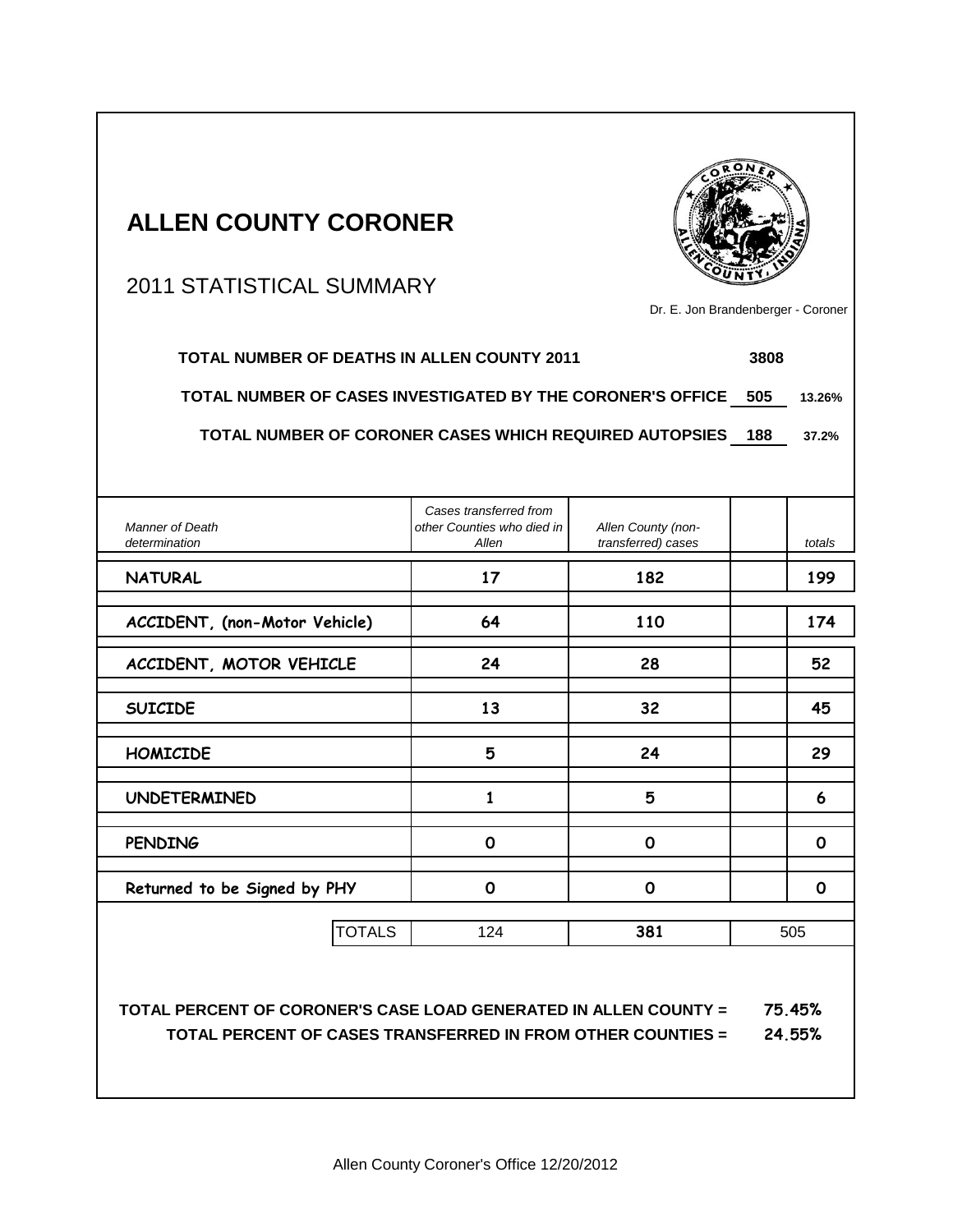$\Bigg\}$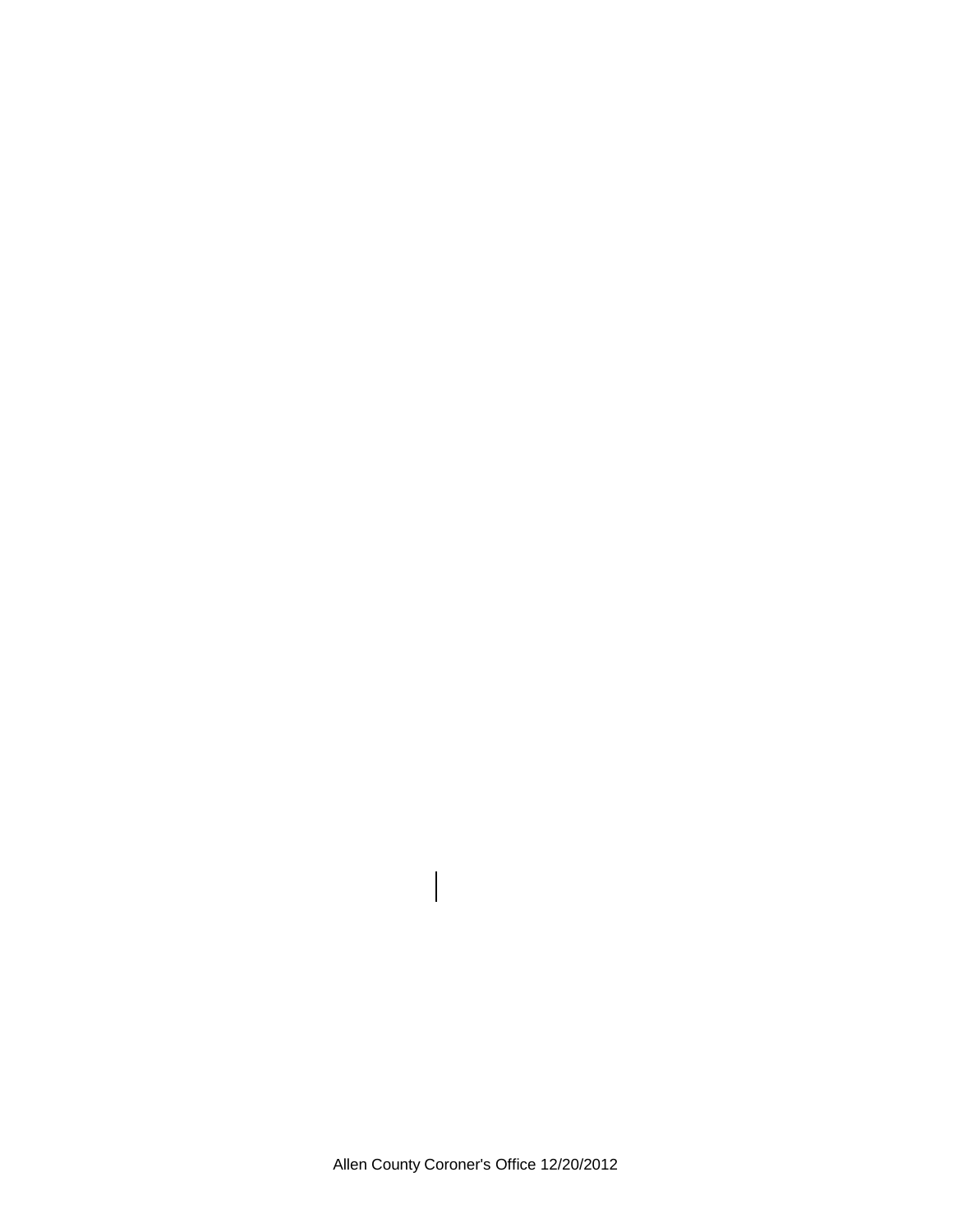### Manner of Death v/s Age & Gender Distribution Analysis



#### **Totals and percentages of entire annual case load**

|                                                  |                |                |                |                |                |                |                |                |                |                | Gender / Age Grouping |                |                |              |                |             |             |                |             |              |                         |                         |
|--------------------------------------------------|----------------|----------------|----------------|----------------|----------------|----------------|----------------|----------------|----------------|----------------|-----------------------|----------------|----------------|--------------|----------------|-------------|-------------|----------------|-------------|--------------|-------------------------|-------------------------|
|                                                  | 0 > 12         |                | 13 > 19        |                |                | 20 > 29        | 30 > 39        |                |                | 40 > 49        | 50 > 59               |                |                | 60 > 69      |                | 70 > 79     |             | 80>89          |             | $90 +$       | Total Cases /<br>Manner | % oF Total<br>Case Load |
|                                                  | female         | male           | female         | male           | female         | male           | female         | male           | female         | male           | female                | male           | female         | male         | female         | male        | female      | male           | female      | male         |                         |                         |
| NATURAL                                          | $\overline{2}$ | 4              | 1              | 0              | 0              | $\mathbf{1}$   | $\overline{7}$ | $\overline{7}$ | 10             | 16             | $\overline{7}$        | 39             | 16             | 37           | $\overline{c}$ | 15          | 6           | 12             | $\pmb{0}$   | 0            | 182                     | 36.0%                   |
| Natural - Transfers                              | 0              | 1              | $\mathbf 0$    | 1              | 0              | $\mathbf 0$    | -1             | 0              | 3              | 3              | 2                     | $\overline{c}$ | $\mathbf 0$    | $\mathbf 1$  | $\overline{2}$ | 1           | 0           | 0              | $\mathbf 0$ | 0            | 17                      | 3.4%                    |
| <b>ACCIDENT</b>                                  | $\Omega$       | 0              | 1              | 1              | $\overline{2}$ | 6              | 3              | 6              | $\overline{2}$ | 6              | 6                     | 9              | 1              | 5            | 8              | 6           | 14          | 12             | 13          | 9            | 110                     | 21.8%                   |
| Accident - Transfers                             | $\mathbf 0$    | $\overline{c}$ | $\mathbf 0$    | 1              | $\mathbf 0$    | $\overline{4}$ | 1              | 2              | 0              | $\overline{2}$ | 3                     | $\mathbf{1}$   | $\overline{2}$ | 3            | 4              | 8           | 12          | 11             | 5           | 3            | 64                      | 12.7%                   |
| MOTOR VEHICLE ACCIDENT                           | $\pmb{0}$      | 1              | $\overline{2}$ | 3              |                | 4              | $\mathbf 0$    | 0              | 0              | 4              | 0                     | $\overline{7}$ | $\overline{2}$ | $\mathbf{1}$ | $\overline{2}$ | 1           | 0           | 0              | $\pmb{0}$   | 0            | 28                      | 5.5%                    |
| Motor Vehicle Acc -Transfers                     | $\mathbf{1}$   | 1              | 0              |                | 0              | 1              |                | 3              | 0              | $\overline{4}$ | 0                     | 3              | 0              | 4            | 0              | 1           | 0           | 4              | 0           | 0            | 24                      | 4.8%                    |
| SUICIDE                                          | $\Omega$       | 0              | 0              | 0              | 0              | 4              | 1              | 5              | 1              | 6              | 1                     | 5              | $\Omega$       | 6            | 0              | 1           | $\Omega$    | $\overline{2}$ | 0           | 0            | 32                      | 6.3%                    |
| Suicide - Transfers                              | $\mathbf 0$    | $\mathbf 0$    | $\mathbf{1}$   | 2              | 0              | $\overline{2}$ | $\mathbf 0$    | $\overline{2}$ | $\mathbf 0$    | 3              | 0                     | $\mathbf{1}$   | $\mathbf 0$    | $\mathbf{1}$ | 0              | 0           | $\mathbf 0$ | $\mathbf 0$    | $\mathbf 0$ | $\mathbf{1}$ | 13                      | 2.6%                    |
| HOMICIDE                                         | -1             | 0              | $\overline{1}$ | $\overline{2}$ | 0              | 6              | $\mathbf 0$    | 8              | 0              | 3              | $\pmb{0}$             | $\overline{2}$ | 0              | $\mathbf 0$  | 0              | $\mathbf 0$ | $\mathbf 1$ | 0              | 0           | 0            | 24                      | 4.8%                    |
| Homicide - Transfers                             | $\mathbf 0$    | 1              | 0              |                | 0              | $\mathbf{1}$   | $\mathbf 0$    | 0              | 0              | $\overline{1}$ | 0                     |                | $\Omega$       | $\mathbf 0$  | 0              | 0           | 0           | 0              | 0           | 0            | 5                       | 1.0%                    |
| <b>UNDETERMINED</b>                              | $\Omega$       | 0              | 0              | 0              | 0              | $\overline{2}$ | $\Omega$       | 0              | 0              | 0              | 1                     | 1              | 1              | 0            | 0              | 0           | 0           | 0              | 0           | 0            | 5                       | 1.0%                    |
| Undetermined - Transfers                         | $\mathbf 0$    | 0              | $\mathbf 0$    | 0              | $\mathbf 0$    | $\mathbf 0$    | $\Omega$       | $\mathbf 1$    | 0              | $\mathbf 0$    | 0                     | $\mathbf{0}$   | $\Omega$       | $\Omega$     | 0              | 0           | $\mathbf 0$ | 0              | $\mathbf 0$ | $\Omega$     | $\mathbf{1}$            | 0.2%                    |
| PENDING                                          | $\mathbf 0$    | 0              | $\mathbf 0$    | 0              | 0              | $\mathbf 0$    | $\mathbf 0$    | 0              | $\mathbf 0$    | $\mathbf 0$    | 0                     | 0              | $\Omega$       | $\mathbf 0$  | 0              | $\mathbf 0$ | 0           | 0              | 0           | 0            | 0                       | $0.0\%$                 |
| Pending - Transfers                              | $\mathbf 0$    | 0              | 0              | 0              | $\mathbf 0$    | 0              | $\Omega$       | 0              | 0              | $\mathbf 0$    | 0                     | 0              | $\Omega$       | $\mathbf 0$  | 0              | 0           | 0           | 0              | $\mathbf 0$ | 0            | 0                       | 0.0%                    |
| Returned to Physician                            | $\Omega$       | 0              | 0              | 0              | $\Omega$       | $\mathbf 0$    | $\Omega$       | $\Omega$       | 0              | $\Omega$       | $\Omega$              | 0              | $\Omega$       | $\Omega$     | 0              | $\Omega$    | 0           | 0              | 0           | $\Omega$     | 0                       | $0.0\%$                 |
| Returned - Transfers                             | $\mathbf 0$    | 0              | $\mathbf 0$    | $\Omega$       | $\Omega$       | $\Omega$       | $\Omega$       | $\mathbf 0$    | 0              | $\Omega$       | $\Omega$              | $\mathbf 0$    | $\Omega$       | $\Omega$     | 0              | 0           | $\mathbf 0$ | 0              | $\mathbf 0$ | $\Omega$     | 0                       |                         |
| gender per age group (includes transfers)        | $\overline{4}$ | 10             | 6              | 12             | 3              | 31             | 14             | 34             | 16             | 48             | 20                    | 71             | 22             | 58           | 18             | 33          | 33          | 41             | 18          | 13           | 505                     | 100.0%                  |
| totals per age group, (includes transfers)       |                | 14             |                | 18             |                | 34             | 48             |                |                | 64             | 91                    |                |                | 80           |                | 51          |             | 74             | 31          |              | 505                     | 75.4%                   |
| percent of total case load (includes transfers): |                | 2.8%           |                | 3.6%           |                | 6.7%           | 9.5%           |                |                | 12.7%          | 18.0%                 |                |                | 15.8%        |                | 10.1%       |             | 14.7%          |             | 6.1%         | 100.00%                 | 24.6%                   |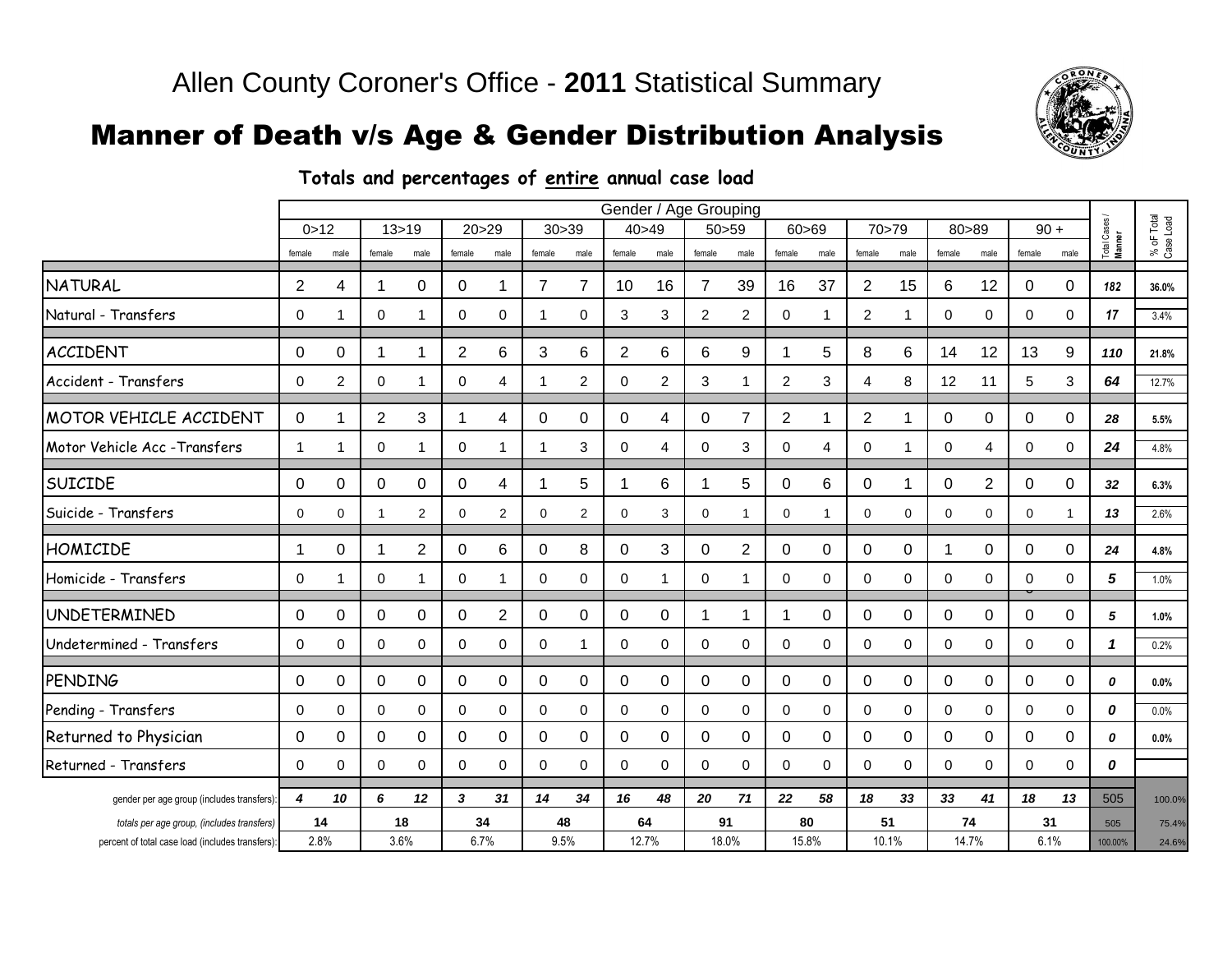



## Manner of Death v/s Race Distribution Analysis

**Totals and percentages of entire annual case load**

|                                   |     | <b>WHITE</b> |          | <b>BLACK</b> |                 | <b>HISPANIC</b> |   | <b>ASIAN</b> |              | <b>OTHER</b> |          | <b>UNKNOWN</b> |               |
|-----------------------------------|-----|--------------|----------|--------------|-----------------|-----------------|---|--------------|--------------|--------------|----------|----------------|---------------|
|                                   | #   | $\%$         | #        | %            | #               | %               | # | %            | #            | $\%$         | #        | $\frac{0}{0}$  | <b>TOTALS</b> |
| <b>NATURAL</b>                    | 143 | 28.3%        | 33       | 6.5%         | 4               | 0.8%            | 2 | 0.4%         | $\Omega$     | 0.0%         | $\Omega$ | 0.0%           | 182           |
| Natural - Transfers               | 17  | 3.4%         | 0        | 0.0%         | 0               | 0.0%            | 0 | 0.0%         | 0            | 0.0%         | 0        | 0.0%           | 17            |
| <b>ACCIDENT</b>                   | 96  | 19.0%        | 10       | 2.0%         | 4               | 0.8%            | 0 | 0.0%         | $\Omega$     | 0.0%         | $\Omega$ | 0.0%           | 110           |
| Accident - Transfers              | 62  | 12.3%        | 2        | 0.4%         | 0               | 0.0%            | 0 | 0.0%         | 0            | 0.0%         | 0        | 0.0%           | 64            |
| MOTOR VEHICLE ACCIDENT            | 21  | 4.2%         | 3        | 0.6%         | 3               | 0.6%            | 1 | 0.2%         | $\mathbf{0}$ | 0.0%         | $\Omega$ | 0.0%           | 28            |
| Motor Vehicle Acc - Transfers     | 23  | 4.6%         | 1        | 0.2%         | 0               | 0.0%            | 0 | 0.0%         | 0            | 0.0%         | 0        | 0.0%           | 24            |
| SUICIDE                           | 29  | 5.7%         | 2        | 0.4%         |                 | 0.2%            | 0 | 0.0%         | 0            | 0.0%         | $\Omega$ | 0.0%           | 32            |
| Suicide - Transfers               | 13  | 2.6%         | 0        | 0.0%         | 0               | 0.0%            | 0 | 0.0%         | 0            | 0.0%         | 0        | 0.0%           | 13            |
| <b>HOMICIDE</b>                   | 7   | 1.4%         | 15       | 3.0%         | $\Omega$        | 0.0%            | 2 | 0.4%         | $\Omega$     | 0.0%         | 0        | 0.0%           | 24            |
| Homicide - Transfers              | 4   | 0.8%         | 1        | 0.2%         | 0               | 0.0%            | 0 | 0.0%         | 0            | 0.0%         | 0        | 0.0%           | 5             |
| <b>UNDETERMINED</b>               | 4   | 0.8%         | 1        | 0.2%         | $\Omega$        | 0.0%            | 0 | 0.0%         | 0            | 0.0%         | $\Omega$ | 0.0%           | 5             |
| Undetermined - Transfers          | 0   | 0.0%         | 0        | 0.0%         |                 | 0.2%            | 0 | 0.0%         | 0            | 0.0%         | 0        | 0.0%           |               |
| PENDING                           | 0   | 0.0%         | 0        | 0.0%         | $\Omega$        | 0.0%            | 0 | 0.0%         | 0            | 0.0%         | $\Omega$ | 0.0%           | 0             |
| Pending - Transfers               | 0   | 0.0%         | 0        | 0.0%         | 0               | 0.0%            | 0 | 0.0%         | 0            | 0.0%         | 0        | 0.0%           | 0             |
| Returned to Physician             | 0   | 0.0%         | $\Omega$ | 0.0%         | $\Omega$        | 0.0%            | 0 | 0.0%         | $\Omega$     | 0.0%         | $\Omega$ | 0.0%           | 0             |
| Returned to Physician - Transfers | 0   | 0.0%         | 0        | 0.0%         | 0               | 0.0%            | 0 | 0.0%         | 0            | 0.0%         | 0        | 0.0%           | 0             |
|                                   |     |              |          |              |                 |                 |   |              |              |              |          |                |               |
| <b>TOTALS</b>                     | 419 | 83.0%        | 68       | 13.5%        | $\overline{13}$ | 2.6%            | 5 | 1.0%         | $\bf{0}$     | 0.0%         | 0        | 0.0%           | 505           |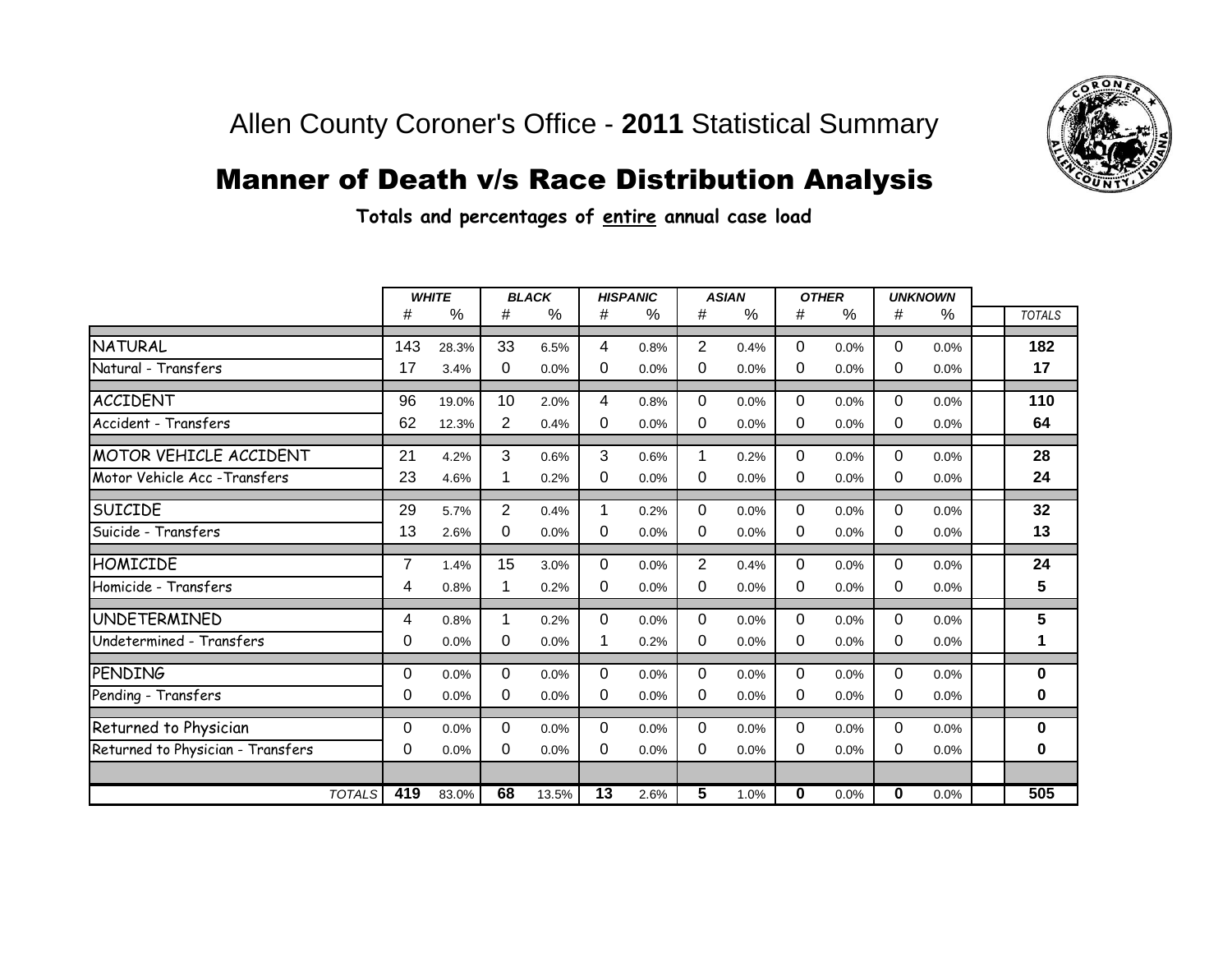

# Manner of Death v/s Month of Death Analysis

**Totals and percentages of entire annual caseload**

|                                |    | <b>JAN</b> |                | <b>FEB</b> |    | <b>MAR</b> |          | <b>APR</b> |                | <b>MAY</b> |    | <b>JUN</b> |    | JUL     |          | <b>AUG</b> |          | <b>SEPT</b> |    | <b>OCT</b> |    | <b>NOV</b> |    | <b>DEC</b> |                |
|--------------------------------|----|------------|----------------|------------|----|------------|----------|------------|----------------|------------|----|------------|----|---------|----------|------------|----------|-------------|----|------------|----|------------|----|------------|----------------|
|                                | #  | %          | #              | %          | #  | %          | #        | %          | #              | %          | #  | %          | #  | %       | #        | %          | #        | %           | #  | %          | #  | %          | #  | %          | <b>TOTAL</b>   |
| <b>NATURAL</b>                 | 19 | 3.8%       | 19             | 3.8%       | 12 | 2.4%       | 22       | 4.4%       | 13             | 2.6%       | 17 | 3.4%       | 20 | 4.0%    | 10       | 2.0%       | 5        | 1.0%        | 15 | 3.0%       | 13 | 2.6%       | 17 | 3.4%       | 182            |
| Natural - Transfers            |    | 0.2%       | 3              | 0.6%       |    | 0.2%       | 2        | 0.4%       |                | 0.2%       | 0  | 0.0%       | 2  | 0.4%    | 2        | 0.4%       |          | 0.2%        | 3  | 0.6%       |    | 0.2%       | 0  | 0.0%       | 17             |
| <b>ACCIDENT</b>                | 9  | 1.8%       | 8              | 1.6%       | 9  | 1.8%       | 5        | 1.0%       | 11             | 2.2%       | 16 | 3.2%       | 9  | 1.8%    | 9        | 1.8%       | 9        | 1.8%        | 7  | 1.4%       | 8  | 1.6%       | 10 | 2.0%       | 110            |
| Accident - Transfers           |    | 1.4%       |                | 1.4%       | 4  | 0.8%       | 5        | 1.0%       | 2              | 0.4%       |    | 1.4%       | 4  | 0.8%    | 9        | 1.8%       | 3        | 0.6%        | 6  | 1.2%       | 5  | 1.0%       | 5  | 1.0%       | 64             |
| Motor Vehicle Acc              | 3  | 0.6%       |                | 0.2%       | 3  | 0.6%       |          | 2.0%       | 4              | 0.8%       | 5  | 1.0%       | 5  | 1.0%    | 3        | 0.6%       | 2        | 0.4%        | 0  | 0.0%       |    | 0.2%       | 0  | 0.0%       | 28             |
| Motor Vehicle Acc - Transfers  | 0  | 0.0%       |                | 0.4%       | 2  | 0.4%       | 2        | 0.4%       |                | 0.2%       | 4  | 0.8%       | 5  | 1.0%    |          | 0.2%       | 3        | 0.6%        |    | 0.2%       |    | 0.2%       | 2  | 0.4%       | 24             |
| SUICIDE                        |    | 0.2%       | $\overline{2}$ | 0.4%       | 3  | 0.6%       | 3        | 0.6%       | $\overline{2}$ | 0.4%       |    | 0.2%       | 4  | 0.8%    |          | 0.2%       | 2        | 0.4%        | 6  | 1.2%       | 3  | 0.6%       | 4  | 0.8%       | 32             |
| Suicide - Transfers            | 3  | 0.6%       |                | 0.2%       | 0  | 0.0%       | 2        | 0.4%       | 2              | 0.4%       | 0  | 0.0%       | 0  | 0.0%    |          | 0.2%       | 2        | 0.4%        |    | 0.2%       |    | 0.2%       | 0  | 0.0%       | 13             |
| <b>HOMICIDE</b>                | 3  | 0.6%       |                | 0.2%       |    | 0.2%       | 2        | 0.4%       | 2              | 0.4%       | 3  | 0.6%       | 2  | 0.4%    | 0        | 0.0%       |          | 0.2%        | 2  | 0.4%       | 3  | 0.6%       | 4  | 0.8%       | 24             |
| Homicide - Transfers           | 0  | 0.0%       | $\Omega$       | 0.0%       | 0  | 0.0%       | 0        | 0.0%       | 2              | 0.4%       | 0  | 0.0%       |    | 0.2%    | 0        | 0.0%       |          | 0.2%        | 0  | 0.0%       |    | 0.2%       | 0  | 0.0%       | 5 <sup>5</sup> |
| <b>UNDETERMINED</b>            | 0  | 0.0%       |                | 0.2%       |    | 0.2%       | 0        | 0.0%       |                | 0.2%       | 0  | 0.0%       | 0  | 0.0%    | 0        | 0.0%       | 0        | 0.0%        | 0  | 0.0%       |    | 0.2%       |    | 0.2%       | 5 <sup>5</sup> |
| Undetermined - Transfers       | 0  | 0.0%       | $\Omega$       | 0.0%       | 0  | 0.0%       | 0        | 0.0%       | 0              | 0.0%       |    | 0.2%       | 0  | 0.0%    | 0        | 0.0%       | $\Omega$ | 0.0%        | 0  | 0.0%       | 0  | 0.0%       | 0  | 0.0%       | $\mathbf{1}$   |
| PENDING                        | 0  | 0.0%       | $\Omega$       | 0.0%       | 0  | 0.0%       | 0        | 0.0%       | 0              | 0.0%       | 0  | 0.0%       | 0  | 0.0%    | 0        | 0.0%       | 0        | 0.0%        | 0  | 0.0%       | 0  | 0.0%       | 0  | 0.0%       | $\mathbf 0$    |
| Pending - Transfers            | 0  | 0.0%       | $\Omega$       | 0.0%       | 0  | 0.0%       | 0        | 0.0%       | 0              | 0.0%       | 0  | 0.0%       | 0  | $0.0\%$ | 0        | 0.0%       | $\Omega$ | 0.0%        | 0  | 0.0%       | 0  | 0.0%       | 0  | 0.0%       | $\overline{0}$ |
| <b>RETURN TO PHYSICIAN</b>     | 0  | 0.0%       | 0              | 0.0%       | 0  | 0.0%       | 0        | 0.0%       | 0              | 0.0%       | 0  | 0.0%       | 0  | 0.0%    | 0        | 0.0%       | 0        | 0.0%        | 0  | 0.0%       | 0  | 0.0%       | 0  | 0.0%       | $\mathbf 0$    |
| Returned to Physician - Transf | 0  | 0.0%       | $\Omega$       | 0.0%       | 0  | 0.0%       | $\Omega$ | 0.0%       | 0              | 0.0%       | 0  | 0.0%       | 0  | 0.0%    | $\Omega$ | $0.0\%$    | 0        | 0.0%        | 0  | 0.0%       | 0  | 0.0%       | 0  | 0.0%       | $\mathbf{0}$   |
|                                |    |            |                |            |    |            |          |            |                |            |    |            |    |         |          |            |          |             |    |            |    |            |    |            |                |
| <b>TOTALS</b>                  | 46 | 9.1%       | 45             | 8.9%       | 36 | 7.1%       | 44       | 8.7%       | 41             | 8.1%       | 54 | 10.7%      | 52 | 10.3%   | 36       | 7.1%       | 29       | 5.7%        | 41 | 8.1%       | 38 | 7.5%       | 43 | 8.5%       | 505            |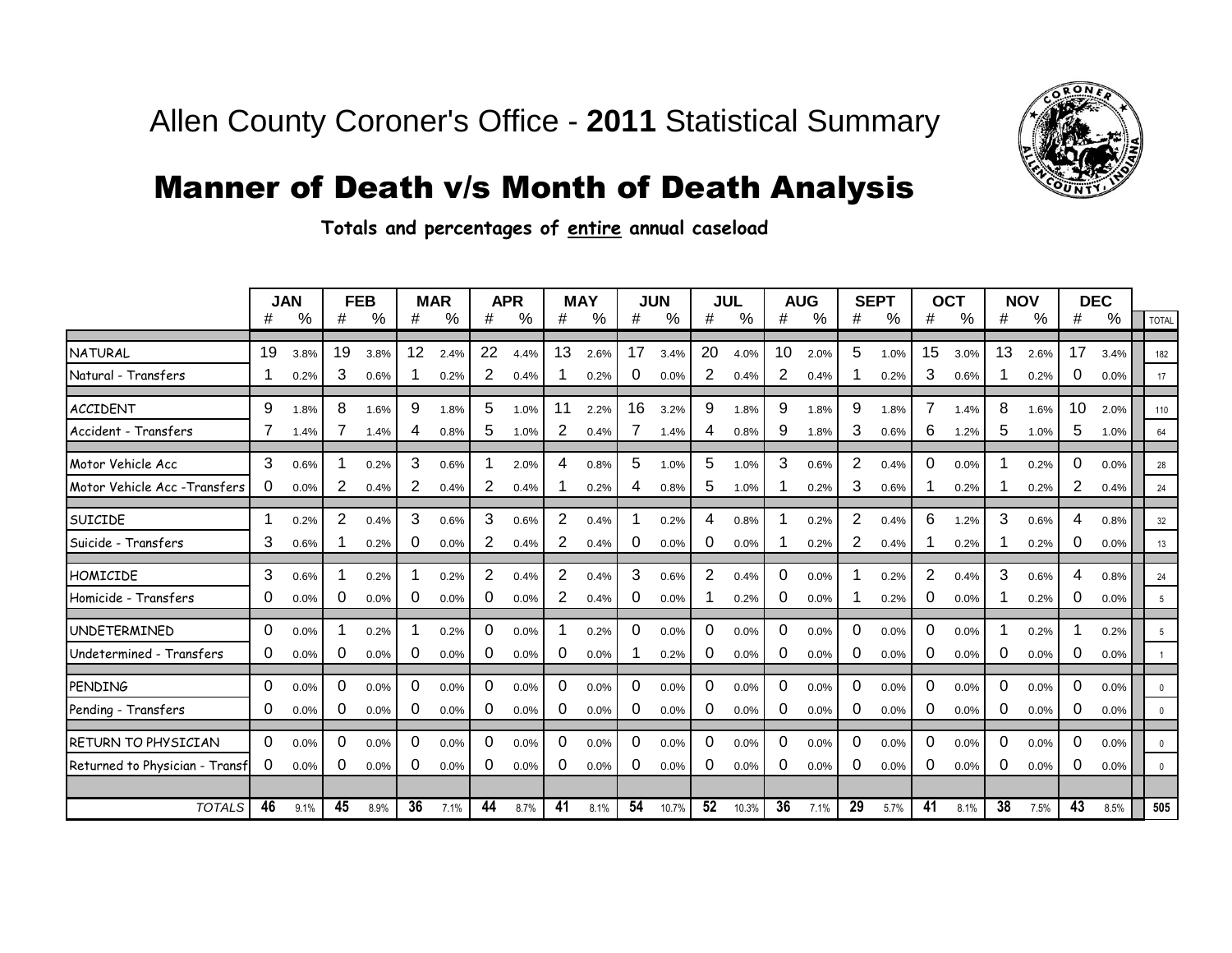### Manner of Death v/s Age & Gender Distribution Analysis



Totals and percentages by **Manner of Death only**

|  | Gender / Age Grouping |
|--|-----------------------|
|  |                       |

|                                                   | 0 > 12         |                | 13 > 19        |                |                | 20 > 29        | 30 > 39        |                | 40 > 49        | 1401 <i>1 1</i> 40 | ິ<br>50 > 59 | սթուց          | 60>69           |                |                 | 70 > 79         | 80>89    |                 | $90 +$          |                 |                         |
|---------------------------------------------------|----------------|----------------|----------------|----------------|----------------|----------------|----------------|----------------|----------------|--------------------|--------------|----------------|-----------------|----------------|-----------------|-----------------|----------|-----------------|-----------------|-----------------|-------------------------|
|                                                   | female         | male           | female         | male           | female         | male           | female         | male           | female         | male               | female       | male           | female          | male           | female          | male            | female   | male            | female          | male            | Total Cases /<br>Manner |
|                                                   |                |                |                |                |                |                |                |                |                |                    |              |                |                 |                |                 |                 |          |                 |                 |                 |                         |
| <b>NATURAL</b>                                    | $\overline{2}$ | 4              |                | 0              | 0              | 1              | $\overline{7}$ | $\overline{7}$ | 10             | 16                 | 7            | 39             | 16              | 37             | $\overline{2}$  | 15              | 6        | 12              | 0               | 0               | 182                     |
| Natural - Transfers                               | 0              | 1              | $\Omega$       | 1              | 0              | 0              | -1             | 0              | 3              | 3                  | 2            | 2              | $\Omega$        | -1             | 2               | 1               | $\Omega$ | $\Omega$        | 0               | 0               | 17                      |
| gender per age group (includes transfers)         | $\overline{2}$ | 5              |                | 1              | $\Omega$       | 1              | 8              |                | 13             | 19                 | 9            | 41             | $\overline{16}$ | 38             | 4               | $\overline{16}$ | 6        | 12              | $\Omega$        | 0               | 199                     |
| totals per age group, (includes transfers)        | $\overline{7}$ |                | $\overline{2}$ |                |                | 1              | 15             |                | 32             |                    | 50           |                | 54              |                |                 | 20              | 18       |                 | 0               |                 |                         |
| percent of Natural deaths (includes transfers):   | 3.5%           |                | 1.0%           |                |                | 0.5%           | 7.5%           |                | 16.1%          |                    | 25.1%        |                | 27.1%           |                |                 | 10.1%           | 9.0%     |                 | 0.0%            |                 | 100.0%                  |
| ACCIDENT                                          | 0              | 0              |                | 1              | 2              | 6              | 3              | 6              | $\overline{2}$ | 6                  | 6            | 9              | 1               | 5              | 8               | 6               | 14       | 12              | 13              | 9               | 110                     |
| Accident - Transfers                              | $\Omega$       | 2              | $\Omega$       | 1              | $\Omega$       | 4              | 1              | 2              | 0              | $\overline{c}$     | 3            |                | $\overline{2}$  | $\mathbf{3}$   | 4               | 8               | 12       | 11              | 5               | 3               | 64                      |
| gender per age group (includes transfers)         | $\mathbf 0$    | $\overline{2}$ |                | $\overline{2}$ | $\overline{2}$ | 10             | 4              | 8              | 2              | $\overline{8}$     | 9            | 10             | 3               | 8              | $\overline{12}$ | $\overline{14}$ | 26       | $\overline{23}$ | $\overline{18}$ | $\overline{12}$ | 174                     |
| totals per age group, (includes transfers)        | 2              |                | 3              |                |                | 12             | 12             |                | 10             |                    | 19           |                | 11              |                |                 | 26              | 49       |                 | 30              |                 |                         |
| percent of Accidental deaths (includes transfers) | 1.1%           |                | 1.7%           |                |                | 6.9%           | 6.9%           |                | 5.7%           |                    | 10.9%        |                | 6.3%            |                |                 | 14.9%           | 28.2%    |                 | 17.2%           |                 | 100.0%                  |
| MOTOR VEHICLE ACCIDENT                            | 0              | 1              | $\overline{2}$ | 3              |                | 4              | 0              | 0              | 0              | 4                  | 0            | $\overline{7}$ | 2               | -1             | 2               | 1               | 0        | 0               | 0               | 0               | 28                      |
| Motor Vehicle Acc - Transfers                     | -1             | 1              | 0              | 1              | 0              | 1              | 1              | 3              | 0              | 4                  | 0            | 3              | $\mathbf 0$     | $\overline{4}$ | 0               |                 | 0        | 4               | 0               | 0               | 24                      |
| gender per age group (includes transfers):        | $\mathbf 1$    | 2              | 2              | 4              | 1              | 5              | 1              | 3              | $\Omega$       | 8                  | 0            | 10             | 2               | 5              | 2               | 2               | $\Omega$ | 4               | $\Omega$        | 0               | 52                      |
| totals per age group, (includes transfers)        | 3              |                | 6              |                |                | 6              | 4              |                | 8              |                    | 10           |                | 7               |                |                 | 4               | 4        |                 | 0               |                 |                         |
| percent of MVA deaths (includes transfers)        | 5.8%           |                | 11.5%          |                |                | 11.5%          | 7.7%           |                | 15.4%          |                    | 19.2%        |                | 13.5%           |                |                 | 7.7%            | 7.7%     |                 | 0.0%            |                 | 100.0%                  |
| SUICIDE                                           | 0              | 0              | 0              | 0              | 0              | 4              |                | 5              |                | 6                  |              | 5              | 0               | 6              | 0               | 1               | 0        | $\overline{2}$  | 0               | 0               | 32                      |
| Suicide - Transfers                               | 0              | $\mathbf 0$    |                | 2              | $\mathbf 0$    | $\overline{c}$ | $\Omega$       | $\overline{c}$ | 0              | 3                  | 0            | 1              | 0               | 1              | 0               | 0               | 0        | 0               | 0               | 1               | 13                      |
| gender per age group (includes transfers)         | $\Omega$       | $\Omega$       |                | 2              | 0              | 6              | -1             | 7              | 1              | 9                  | 1            | 6              | $\Omega$        |                | 0               | 1               | $\Omega$ | 2               | 0               | 1               | 45                      |
| totals per age group, (includes transfers)        | 0              |                | 3              |                |                | 6              | 8              |                | 10             |                    | 7            |                |                 |                |                 |                 | 2        |                 |                 |                 |                         |
| percent of Suicide deaths (includes transfers)    | 0.0%           |                | 6.7%           |                |                | 13.3%          | 17.8%          |                | 22.2%          |                    | 15.6%        |                | 15.6%           |                |                 | 2.2%            | 4.4%     |                 | 2.2%            |                 | 100.0%                  |
| <b>HOMICIDE</b>                                   | 1              | 0              |                | $\overline{2}$ | 0              | 6              | 0              | 8              | 0              | 3                  | 0            | $\overline{2}$ | 0               | 0              | 0               | 0               | 1        | 0               | 0               | 0               | 24                      |
| Homicide - Transfers                              | 0              | 1              | 0              | 1              | 0              | 1              | $\Omega$       | $\Omega$       | 0              | $\mathbf{1}$       | 0            | -1             | $\Omega$        | $\mathbf 0$    | 0               | $\Omega$        | $\Omega$ | $\Omega$        | 0               | 0               | 5                       |
| gender per age group (includes transfers)         | 1              | 1              |                | 3              | $\Omega$       | $\overline{7}$ | $\Omega$       | 8              | $\Omega$       | $\overline{4}$     | 0            | 3              | $\Omega$        | $\Omega$       | $\Omega$        | $\Omega$        | 1        | $\Omega$        | $\Omega$        | $\Omega$        | $\overline{29}$         |
| totals per age group, (includes transfers)        | $\mathbf{2}$   |                | 4              |                |                | 7              | 8              |                | 4              |                    | 3            |                | 0               |                |                 | 0               |          |                 | 0               |                 |                         |
| percent of Homicide deaths (includes transfers).  | 6.9%           |                | 13.8%          |                |                | 24.1%          | 27.6%          |                | 13.8%          |                    | 10.3%        |                | 0.0%            |                |                 | $0.0\%$         | 3.4%     |                 | 0.0%            |                 | 100.0%                  |
| <b>UNDETERMINED</b>                               | 0              | 0              | 0              | 0              | 0              | 2              | 0              | 0              | 0              | 0                  |              | 1              |                 | 0              | 0               | 0               | 0        | 0               | 0               | 0               | 5                       |
| Undetermined - Transfers                          | 0              | $\mathbf 0$    | $\mathbf 0$    | 0              | 0              | $\Omega$       | 0              |                | 0              | $\mathbf 0$        | $\Omega$     | $\mathbf 0$    | 0               | $\Omega$       | 0               | 0               | $\Omega$ | 0               | 0               | 0               | $\overline{1}$          |
| gender per age group (includes transfers)         | 0              | $\Omega$       | $\Omega$       | $\Omega$       | $\Omega$       | $\overline{2}$ | 0              |                | 0              | $\overline{0}$     | 1            |                | 1               | $\Omega$       | $\Omega$        | $\Omega$        | $\Omega$ | $\Omega$        | $\Omega$        | 0               | 6                       |
| totals per age group, (includes transfers)        | 0              |                | 0              |                |                | $\mathbf{2}$   | 1              |                | 0              |                    | $\mathbf{2}$ |                | 1               |                |                 | 0               | 0        |                 | 0               |                 |                         |
| percent of Homicide deaths (includes transfers)   | 0.0%           |                | 0.0%           |                |                | 33.3%          | 16.7%          |                | 0.0%           |                    | 33.3%        |                | 16.7%           |                |                 | 0.0%            | 0.0%     |                 | 0.0%            |                 | 100.0%                  |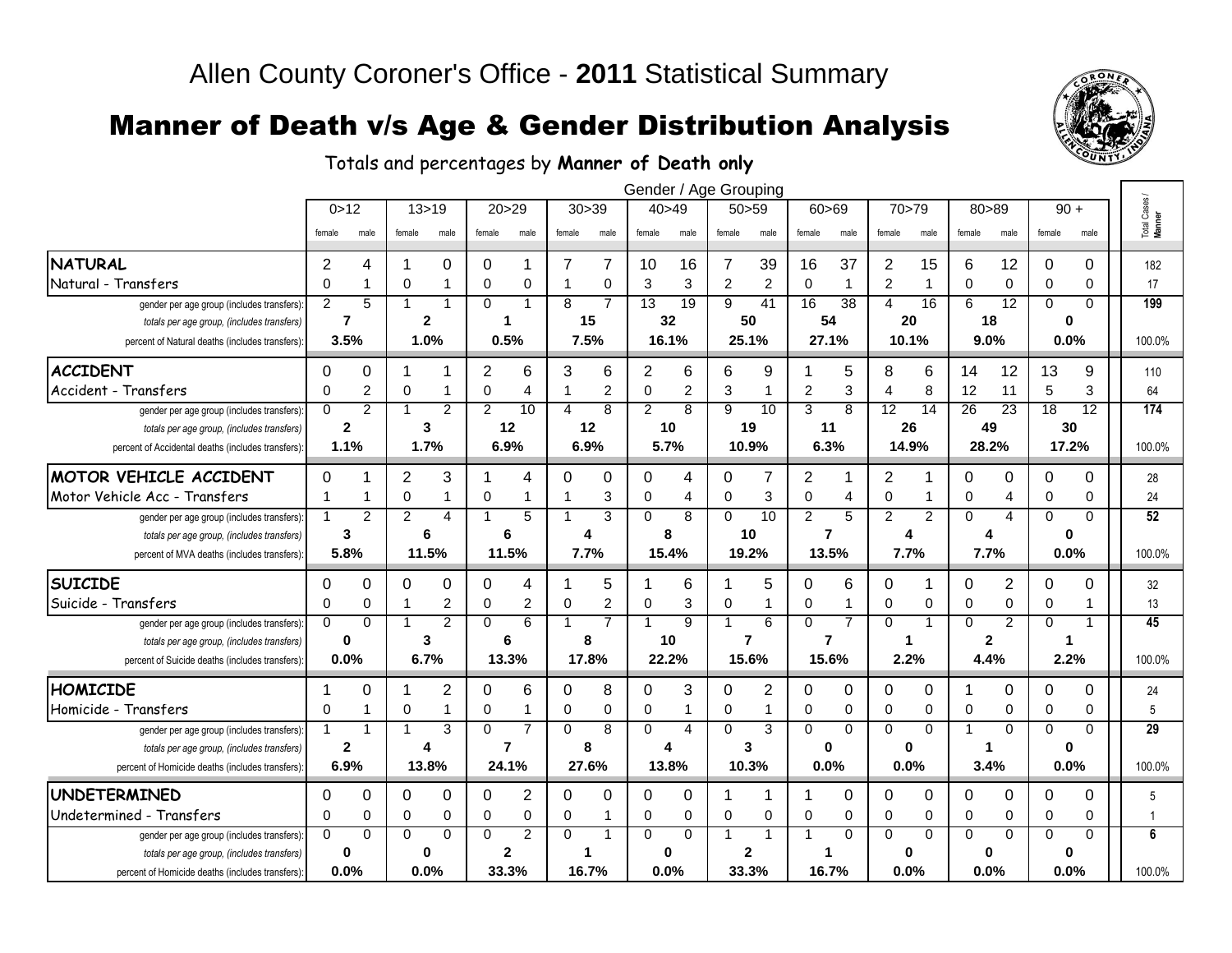

#### Manner of Death v/s Race Distribution Analysis

Totals and percentages by **Manner of Death only**

|                               |     | <b>WHITE</b> |                | <b>BLACK</b> |   | <b>HISPANIC</b> |              | <b>ASIAN</b> |              | <b>OTHER</b> |          | <b>UNKNOWN</b> |     | <b>Manner of Death</b> |
|-------------------------------|-----|--------------|----------------|--------------|---|-----------------|--------------|--------------|--------------|--------------|----------|----------------|-----|------------------------|
|                               | #   | %            | $\#$           | %            | # | %               | #            | $\%$         | #            | %            | #        | %              |     | <b>Totals</b>          |
| <b>NATURAL</b>                | 143 | 71.9%        | 33             | 16.6%        | 4 | 2.0%            | 2            | 1.0%         | $\Omega$     | 0.0%         | 0        | 0.0%           | 182 | 91.5%                  |
| Natural - Transfers           | 17  | 8.5%         | 0              | 0.0%         | 0 | 0.0%            | 0            | 0.0%         | 0            | 0.0%         | 0        | 0.0%           | 17  | 8.5%                   |
| sub totals                    | 160 | 80.4%        | 33             | 16.6%        | 4 | 2.0%            | $\mathbf{2}$ | 1.0%         | $\Omega$     | 0.0%         | 0        | 0.0%           | 199 | 100.0%                 |
| <b>ACCIDENT</b>               | 96  | 55.2%        | 10             | 5.7%         | 4 | 2.3%            | 0            | 0.0%         | 0            | 0.0%         | 0        | 0.0%           | 110 | 63.2%                  |
| Accident - Transfers          | 62  | 35.6%        | 2              | 1.1%         | 0 | 0.0%            | 0            | 0.0%         | 0            | 0.0%         | 0        | 0.0%           | 64  | 36.8%                  |
| sub totals                    | 158 | 90.8%        | 12             | 6.9%         | 4 | 2.3%            | 0            | 0.0%         | $\mathbf{0}$ | 0.0%         | 0        | 0.0%           | 174 | 100.0%                 |
| <b>MOTOR VEHICLE ACCIDENT</b> | 21  | 40.4%        | 3              | 5.8%         | 3 | 5.8%            | 1            | 1.9%         | 0            | 0.0%         | 0        | 0.0%           | 28  | 53.8%                  |
| Motor Vehicle Acc -Transfers  | 23  | 44.2%        | $\mathbf{1}$   | 1.9%         | 0 | 0.0%            | 0            | 0.0%         | 0            | 0.0%         | 0        | 0.0%           | 24  | 46.2%                  |
| sub totals                    | 44  | 84.6%        | 4              | 7.7%         | 3 | 5.8%            | 1            | 1.9%         | $\mathbf{0}$ | 0.0%         | 0        | 0.0%           | 52  | 100.0%                 |
| <b>SUICIDE</b>                | 29  | 64.4%        | $\overline{2}$ | 4.4%         |   | 2.2%            | 0            | 0.0%         | $\Omega$     | 0.0%         | 0        | 0.0%           | 32  | 71.1%                  |
| Suicide - Transfers           | 13  | 28.9%        | 0              | 0.0%         | 0 | 0.0%            | 0            | 0.0%         | 0            | 0.0%         | 0        | 0.0%           | 13  | 28.9%                  |
| sub totals                    | 42  | 93.3%        | $\mathbf{2}$   | 4.4%         | 1 | 2.2%            | 0            | 0.0%         | $\bf{0}$     | 0.0%         | 0        | 0.0%           | 45  | 100.0%                 |
| <b>HOMICIDE</b>               | 7   | 24.1%        | 15             | 51.7%        | 0 | 0.0%            | 2            | 0.0%         | $\Omega$     | 0.0%         | $\Omega$ | 0.0%           | 24  | 82.8%                  |
| 'Homicide - Transfers         | 4   | 13.8%        | 1              | 3.4%         | 0 | 0.0%            | 0            | 0.0%         | 0            | 0            | 0        | 0.0%           | 5   | 17.2%                  |
| sub totals                    | 11  | 37.9%        | 16             | 55.2%        | 0 | 0.0%            | 0            | 0.0%         | 0            | 0            | 0        | 0.0%           | 29  | 100.0%                 |
| Undetermined                  | 4   | 66.7%        | 1              | 16.7%        | 0 | 0.0%            | 0            | 0.0%         | $\Omega$     | 0.0%         | 0        | 0.0%           | 5   | 83.3%                  |
| Undetermined - Transfers      | 0   | 0.0%         | 0              | 0.0%         |   | 16.7%           | 0            | 0.0%         | 0            | 0            | 0        | 0.0%           | 1   | 16.7%                  |
| sub totals                    | 4   | 66.7%        | 1              | 16.7%        | 1 | 16.7%           | 0            | 0.0%         | 0            | 0            | 0        | 0.0%           | 6   | 100.0%                 |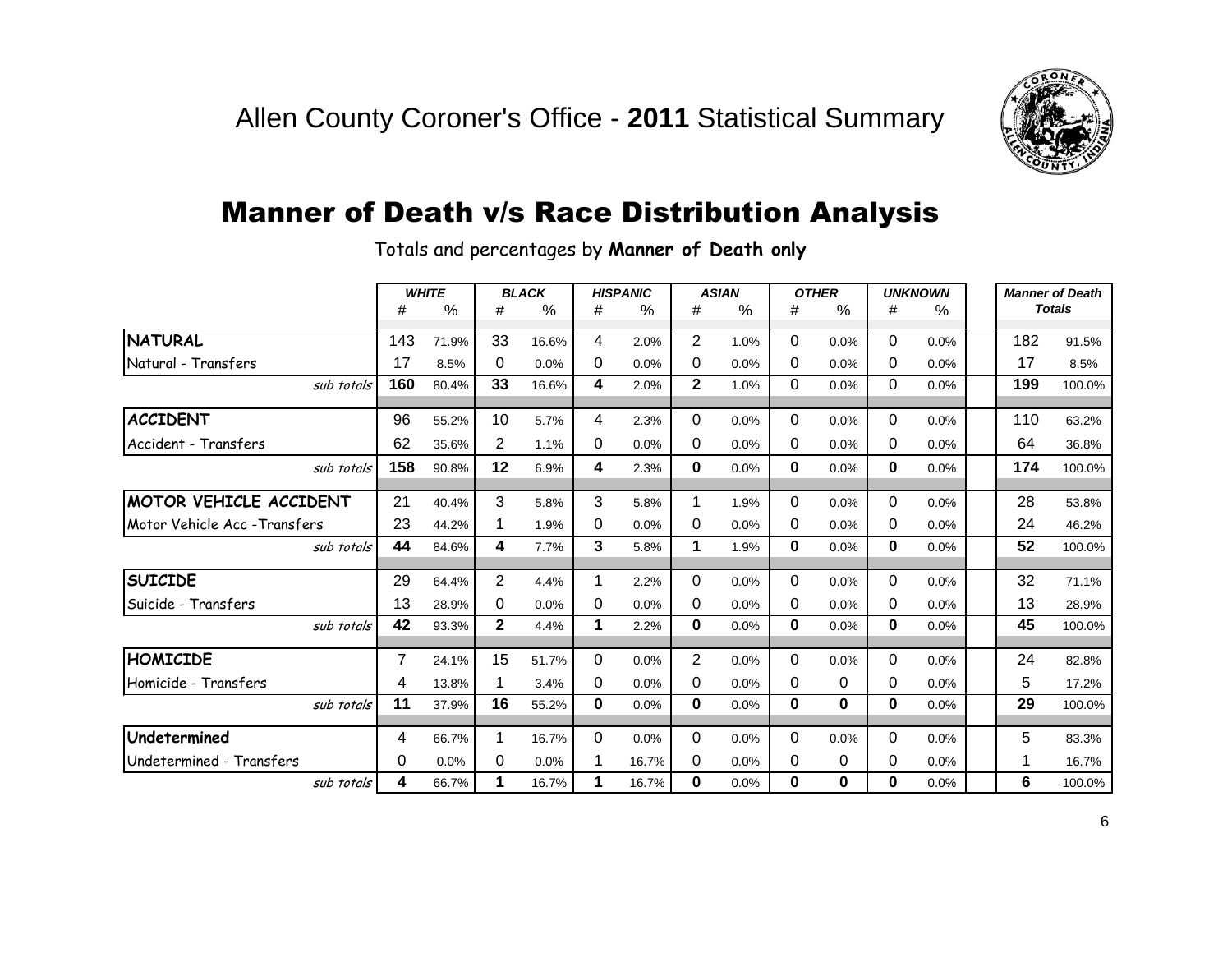

# Manner of Death v/s Month of Death Analysis

Totals and percentages by **Manner of Death only**

|                            |    | <b>JAN</b> |    | <b>FEB</b> |    | <b>MAR</b> |                | <b>APR</b> |                | <b>MAY</b> |    | <b>JUN</b> |                | <b>JUL</b> |          | <b>AUG</b> |    | <b>SEPT</b> |              | <b>OCT</b> |              | <b>NOV</b> |              | <b>DEC</b> |              |
|----------------------------|----|------------|----|------------|----|------------|----------------|------------|----------------|------------|----|------------|----------------|------------|----------|------------|----|-------------|--------------|------------|--------------|------------|--------------|------------|--------------|
|                            | #  | $\%$       | #  | %          | #  | ℅          | #              | %          | #              | $\%$       | #  | %          | #              | $\%$       | #        | $\%$       | #  | %           | #            | %          | #            | %          | #            | %          | <b>TOTAL</b> |
| <b>NATURAL</b>             | 19 | 9.5%       | 19 | 9.5%       | 12 | 6.0%       | 22             | 11.1%      | 13             | 6.5%       | 17 | 8.5%       | 20             | 10.1%      | 10       | 5.0%       | 5  | 0.3%        | 15           | 7.5%       | 13           | 6.5%       | 17           | 8.5%       | 182          |
| Natural - Transfers        |    | 0.5%       | 3  | 1.5%       |    | 0.5%       | 2              | 1.0%       |                | 0.5%       | 0  | 0.0%       | 2              | 1.0%       | 2        | 1.0%       |    | 0.1%        | 3            | 1.5%       |              | 0.5%       | 0            | 0.0%       | 17           |
|                            | 20 | 10.1%      | 22 | 11.1%      | 13 | 6.5%       | 24             | 12.1%      | 14             | 7.0%       | 17 | 8.5%       | 22             | 11.1%      | 12       | 6.0%       | 6  | 3.0%        | 18           | 9.0%       | 14           | 7.0%       | 17           | 8.5%       | 199          |
| <b>ACCIDENT</b>            | 9  | 5.2%       | 8  | 4.6%       | 9  | 5.2%       | 5              | 2.9%       | 11             | 6.3%       | 16 | 9.2%       | 9              | 5.2%       | 9        | 5.2%       | 9  | 0.5%        |              | 4.0%       | 8            | 4.6%       | 10           | 5.7%       | 110          |
| Accident - Transfers       |    | 4.0%       |    | 4.0%       | 4  | 2.3%       | 5              | 2.9%       | 2              | 1.1%       |    | 4.0%       | 4              | 2.3%       | 9        | 5.2%       | 3  | 0.2%        | 6            | 3.4%       | 5            | 2.9%       | 5            | 2.9%       | 64           |
|                            | 16 | 9.2%       | 15 | 8.6%       | 13 | 7.5%       | 10             | 5.7%       | 13             | 7.5%       | 23 | 13.2%      | 13             | 7.5%       | 18       | 10.3%      | 12 | 6.9%        | 13           | 7.5%       | 13           | 7.5%       | 15           | 8.6%       | 174          |
| <b>MOTOR VEHICLE CRASH</b> | 3  | 5.8%       |    | 1.9%       | 3  | 5.8%       |                | 1.9%       | 4              | 7.7%       | 5  | 12.0%      | 5              | 9.6%       | 3        | 5.8%       | 2  | 0.1%        | $\Omega$     | 0.0%       |              | 1.9%       | 0            | 0.0%       | 28           |
| <b>MVC</b> - Transfers     | 0  | 0.0%       | 2  | 3.8%       | 2  | 3.8%       | 2              | 3.8%       |                | 1.9%       | 4  | 7.7%       | 5              | 9.6%       |          | 1.9%       | 3  | 0.2%        |              | 1.9%       |              | 1.9%       | 2            | 3.8%       | 24           |
|                            | 3  | 5.8%       | 3  | 5.8%       | 5  | 9.6%       | 0              | 0.0%       | 5              | 9.6%       | 9  | 17.3%      | 10             | 19.2%      | 0        | 0.0%       | 5  | 9.6%        | 0            | 0.0%       | $\mathbf{2}$ | 3.8%       | $\mathbf{2}$ | 3.8%       | 52           |
| <b>SUICIDE</b>             |    | 2.2%       |    | 4.4%       | 3  | 6.7%       | 3              | 6.7%       | 2              | 4.4%       |    | 2.2%       | 4              | 8.9%       |          | 2.2%       |    | 0.1%        | 6            | 13.3%      | 3            | 6.7%       |              | 8.9%       | 32           |
| Suicide - Transfers        | 3  | 6.7%       |    | 2.2%       | 0  | 0.0%       | 2              | 4.4%       | 2              | 4.4%       | 0  | 0.0%       | 0              | 0.0%       |          | 2.2%       | 2  | 0.1%        |              | 2.2%       |              | 2.2%       |              | 0.0%       | 13           |
|                            | 4  | 8.9%       | 3  | 6.7%       | 3  | 6.7%       | 5              | 11.1%      | 4              | 8.9%       |    | 2.2%       | 4              | 8.9%       | 2        | 4.4%       | 4  | 8.9%        | 0            | 0.0%       | 4            | 8.9%       |              | 8.9%       | 45           |
| <b>HOMICIDE</b>            | 3  | 10.3%      |    | 3.4%       |    | 3.4%       | $\overline{2}$ | 6.9%       | $\overline{2}$ | 6.9%       | 3  | 10.3%      | $\overline{2}$ | 6.9%       | 0        | 0.0%       |    | 0.1%        | 2            | 6.9%       | 3            | 10.3%      | 4            | 13.8%      | 24           |
| Homicide - Transfers       | 0  | 0.0%       | 0  | 0.0%       | 0  | 0.0%       | 0              | 0.0%       | $\overline{2}$ | 6.9%       | 0  | 0.0%       |                | 3.4%       | 0        | 0.0%       |    | 0.1%        | 0            | 0.0%       |              | 3.4%       | 0            | 0.0%       | 5            |
|                            | 3  | 10.3%      |    | 3.4%       |    | 3.4%       | $\mathbf{2}$   | 6.9%       | 4              | 13.8%      | 3  | 10.3%      | 3              | 10.3%      | 0        | 0.0%       | 2  | 6.9%        | $\mathbf{2}$ | 6.9%       | 4            | 13.8%      | 4            | 13.8%      | 29           |
| Undetermined               | 0  | 0.0%       |    | 16.7%      |    | 16.7%      | 0              | 0.0%       |                | 16.7%      | 0  | 0.0%       | 0              | 0.0%       | $\Omega$ | 0.0%       | 0  | 0.0%        | 0            | 0.0%       |              | 16.7%      |              | 16.7%      | 5            |
| Undetermined - Transfers   | 0  | 0.0%       | 0  | 0.0%       | 0  | 0.0%       | 0              | 0.0%       | 0              | 0.0%       |    | 16.7%      | 0              | 0.0%       | 0        | 0.0%       | 0  | 0.0%        | 0            | 0.0%       | 0            | 0.0%       | 0            | 0.0%       |              |
|                            | 0  | 0.0%       |    | 16.7%      |    | 16.7%      | 0              | 0.0%       |                | 16.7%      |    | 16.7%      | 0              | 0.0%       | 0        | 0.0%       | 0  | 0.0%        | 0            | 0.0%       |              | 16.7%      |              | 16.7%      |              |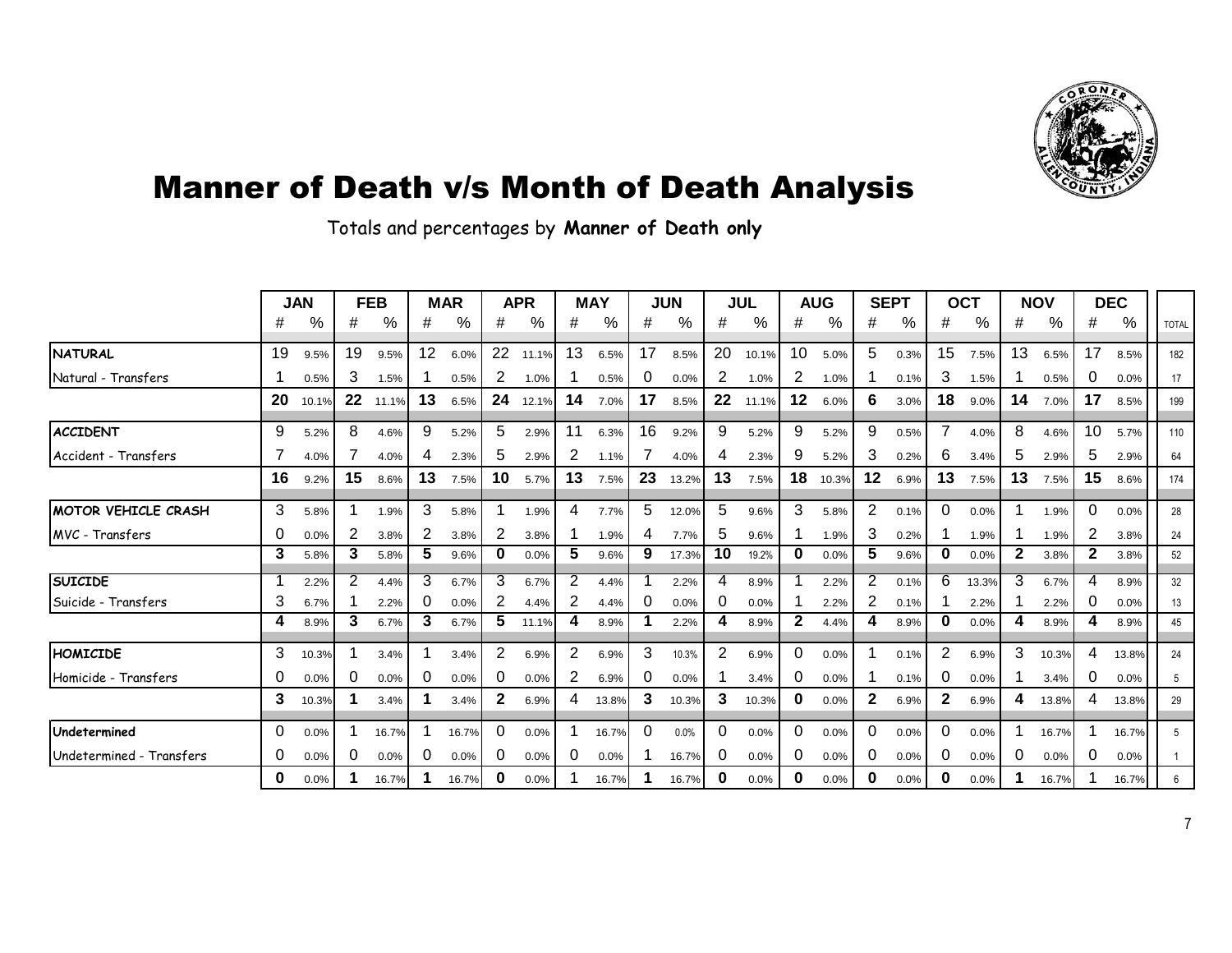|                        | 2011 Cause of Death Summary           |                |                              |                                |
|------------------------|---------------------------------------|----------------|------------------------------|--------------------------------|
|                        | Allen County Coroner's Office         |                |                              |                                |
| <b>MANNER of DEATH</b> | <b>CAUSE GROUPING</b>                 | <b>TOTAL</b>   | <b>FEMALE</b>                | MALE                           |
| <b>ACCIDENT</b>        | <b>ANOXIA</b>                         | 1              | $\mathbf 0$                  | $\mathbf{1}$                   |
|                        | <b>ASPHYXIA / ACCIDENT</b>            | $\overline{2}$ | 0                            | $\overline{2}$                 |
|                        | <b>ASPHYXIA / DROWNING</b>            | 1              | $\mathbf 0$                  | $\mathbf{1}$                   |
|                        | <b>ASPHYXIA / SMOKE INHALATION</b>    | $\mathbf{3}$   | $\mathbf{1}$                 | $\overline{2}$                 |
|                        | <b>ASPIRATION OF FOREIGN MATERIAL</b> | $\overline{4}$ | $\overline{2}$               | $\overline{2}$                 |
|                        | <b>BLUNT FORCE INJURY</b>             | 5              | $\mathbf 0$                  | 5                              |
|                        | <b>BOWEL OBSTRUCTION</b>              | $\mathbf{1}$   | $\mathbf 0$                  | $\mathbf{1}$                   |
|                        | <b>CARDIAC DISEASE</b>                | 16             | 12                           | $\overline{4}$                 |
|                        | DRUG / ALCOHOL                        | 28             | 10                           | 18                             |
|                        | <b>FAILURE TO THRIVE</b>              | 12             | 8                            | 4                              |
|                        | <b>INTERNAL HEMORRHAGE</b>            | 1              | $\mathbf 0$                  | $\mathbf{1}$                   |
|                        | INTRACRANIAL HEMORRHAGE               | 22             | 15                           | $\overline{7}$                 |
|                        | <b>MULTI-SYSTEM FAILURE</b>           | 1              | $\mathbf{1}$                 | 0                              |
|                        | <b>PNUEMONIA</b>                      | 1              | $\mathbf 0$                  | $\mathbf{1}$                   |
|                        | <b>RENAL FAILURE</b>                  | 4              | $\overline{2}$               | $\overline{2}$                 |
|                        | <b>RESPIRATORY DISEASE</b>            | 6              | $\overline{4}$               | $\overline{2}$                 |
|                        | <b>THERMAL BURNS</b>                  | $\overline{2}$ | $\mathbf 0$                  | $\overline{2}$                 |
| <b>ACCIDENT / MVC</b>  | <b>BLUNT FORCE INJURY</b>             | 21             | 5                            | 16                             |
|                        | <b>PNEUMONIA</b>                      | 1              | $\mathbf 0$                  | $\mathbf{1}$                   |
|                        | PULMONARY EMBOLIS                     | 1              | $\mathbf 0$                  | $\mathbf{1}$                   |
|                        | <b>SEPSIS</b>                         | 5              | $\overline{2}$               | 3                              |
| <b>HOMICIDE</b>        | <b>BLUNT FORCE INJURY</b>             | 5              | $\mathbf{1}$                 | 4                              |
|                        | <b>EXSANGUINATION</b>                 | 1              | $\mathbf 0$                  | $\mathbf{1}$                   |
|                        | <b>FAILURE TO THRIVE</b>              | 1              | $\mathbf{1}$                 | $\mathbf 0$                    |
|                        | <b>GUNSHOT WOUND</b>                  | 13             | $\mathbf{1}$                 | 12                             |
|                        | INTRACRANIAL HEMORRHAGE               | 1              | $\mathbf 0$                  | $\mathbf{1}$                   |
|                        | <b>RESPIRATORY DISEASE</b>            | 1              | $\mathbf{0}$                 | $\mathbf{1}$                   |
|                        | <b>SHARP FORCE INJURY</b>             | $\overline{2}$ | $\mathbf 0$                  | $\overline{2}$                 |
| <b>NATURAL</b>         | <b>ANOXIA</b>                         | $\mathbf{1}$   | $\mathbf{1}$                 | $\mathbf{0}$                   |
|                        | <b>CANCER</b>                         | 3              | $\overline{2}$               | $\mathbf{1}$                   |
|                        | <b>CARDIAC DISEASE</b>                | 125            | 23                           | 102                            |
|                        | <b>DIABETES</b>                       | 4              | $\overline{2}$               | $\overline{2}$                 |
|                        | DRUG AND ALCOHOL                      | 3              |                              |                                |
|                        | <b>EXSANGUATION</b>                   | 1              | $\mathbf{1}$<br>$\mathbf{1}$ | $\overline{2}$<br>$\mathbf{0}$ |
|                        | <b>FAILURE TO THRIVE</b>              | $\overline{2}$ | 0                            | $\overline{2}$                 |
|                        | GASTROINTESTINAL HEMORRHAGE           | $\overline{2}$ | $\overline{2}$               | $\mathbf{0}$                   |
|                        | <b>INTRACRANIAL HEMORRHAGE</b>        | $\overline{2}$ |                              |                                |
|                        | <b>LIVER FAILURE</b>                  | 3              | $\mathbf 0$                  | $\overline{2}$                 |
|                        | NO ANATOMIC CAUSE                     | $\mathbf 1$    | $\mathbf{1}$                 | $\overline{2}$                 |
|                        | <b>PREMATURITY</b>                    |                | $\mathbf{1}$                 | $\mathbf{0}$                   |
|                        |                                       | 1              | $\mathbf{1}$                 | $\mathbf{0}$                   |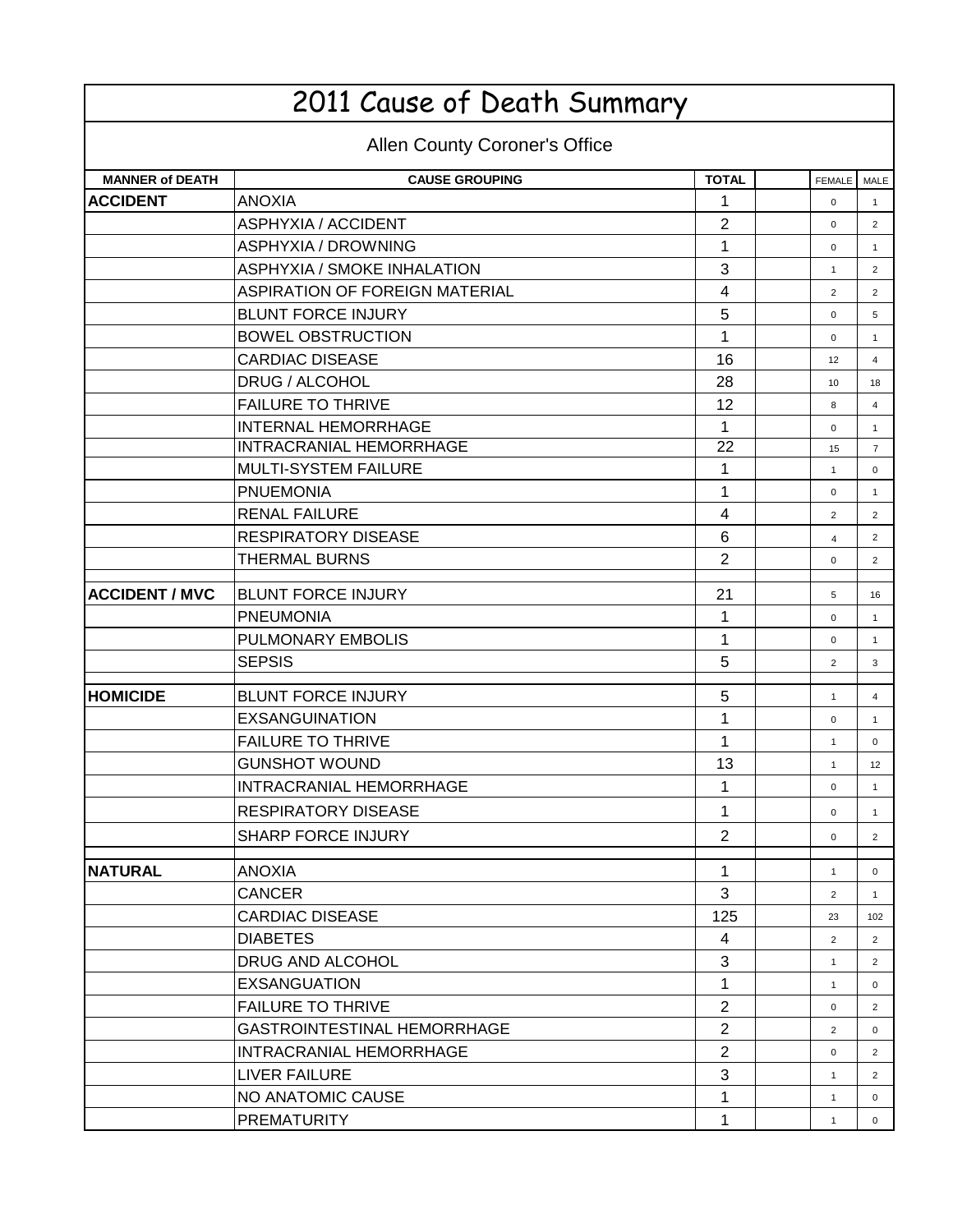|                       | PULMONARY EMBOLISM           | 8              | 5              | 3 <sup>1</sup> |
|-----------------------|------------------------------|----------------|----------------|----------------|
|                       | <b>RENAL FAILURE</b>         | $\mathbf 1$    | $\mathbf 0$    | 1              |
|                       | <b>RESPIRATORY DISEASE</b>   | 13             | 3              | 10             |
|                       | SEIZURE DISORDER             | 3              | $\overline{2}$ | $\mathbf{1}$   |
|                       | <b>SEPSIS</b>                | 3              | $\mathbf{1}$   | $\overline{2}$ |
|                       | SUDDEN INFANT DEATH SYNDROME | 5              | $\overline{2}$ | 3              |
|                       | <b>PANCREATITIS</b>          | $\mathbf{1}$   | $\mathbf{1}$   | $\mathbf 0$    |
|                       |                              |                |                |                |
| <b>SUICIDE</b>        | <b>ASPHYXIA</b>              | 1              | 0              | $\mathbf{1}$   |
|                       | ASPHYXIA / CARBON MONOXIDE   | 1              | 0              | 1              |
|                       | <b>ASPHYXIA / HANGING</b>    | 8              | $\mathbf{1}$   | $\overline{7}$ |
|                       | DRUG/ALCOHOL                 | $\overline{7}$ | $\mathbf{1}$   | 6              |
|                       | <b>EXSANGUINATION</b>        | $\overline{2}$ | 0              | $\overline{2}$ |
|                       | <b>GUNSHOT WOUND</b>         | 13             | $\mathbf{1}$   | 12             |
| <b>UNDETERMINED</b>   | <b>ASPHYXIA / DROWNING</b>   | $\overline{2}$ | $\mathbf 0$    | $\overline{2}$ |
|                       | <b>BLUNT FORCE INJURY</b>    | 1              | 0              | 1              |
|                       | <b>PNEUMOTHORAX</b>          | 1              | $\mathbf{1}$   | $\overline{0}$ |
|                       |                              |                |                |                |
|                       | <b>Transfer Cases</b>        |                |                |                |
| <b>T-ACCIDENT</b>     | <b>ANOXIA</b>                | $\overline{2}$ | $\mathbf 0$    | $\overline{2}$ |
|                       | ASPHYXIA / ASPIRATION        | 1              | 0              | 1              |
|                       | ASPHYXIA / SMOKE INHALATION  | $\overline{2}$ | $\mathbf{1}$   | 1              |
|                       | <b>BLUNT FORCE INJURY</b>    | 5              | 3              | $\overline{2}$ |
|                       | <b>CARDIAC DISEASE</b>       | 6              | $\mathbf{1}$   | 5              |
|                       | DRUG / ALCOHOL               | 6              | $\overline{2}$ | $\overline{4}$ |
|                       | <b>FAILURE TO THRIVE</b>     | $\overline{2}$ | $\overline{2}$ | $\mathbf 0$    |
|                       | <b>GUNSHOT WOUND</b>         | 1              | $\mathbf 0$    | $\mathbf{1}$   |
|                       | INTRACRANIAL HEMORRHAGE      | 19             | 11             | 8              |
|                       | <b>MULTI-SYSTEM FAILURE</b>  | 4              | $\mathbf{1}$   | 3              |
|                       | <b>PNEUMONIA</b>             | 1              | $\mathbf{1}$   | $\mathbf 0$    |
|                       | <b>RENAL FAILURE</b>         | 3              | $\mathbf{1}$   | $\overline{2}$ |
|                       | <b>RESPIRATORY DISEASE</b>   | $\overline{7}$ | $\overline{2}$ | 5 <sub>5</sub> |
|                       | <b>SEPSIS</b>                | 3              | $\mathbf{1}$   | $\overline{2}$ |
|                       | <b>THERMAL BURNS</b>         | $\overline{2}$ | $\mathbf{1}$   | 1              |
| <b>T-HOMICIDE</b>     | <b>BLUNT FORCE TRAUMA</b>    | 1              | 0              | 1              |
|                       | <b>GUNSHOT WOUND(S)</b>      | 3              | $\mathbf 0$    | 3              |
|                       | INTRACRANIAL HEMORRHAGE      | $\mathbf{1}$   | 0              | 1              |
|                       |                              |                |                |                |
| <b>T-MVC/ACCIDENT</b> | <b>BLUNT FORCE INJURY</b>    | 21             | 3              | 18             |
|                       | <b>FAILURE TO THRIVE</b>     | $\mathbf{1}$   | 0              | $\mathbf{1}$   |
|                       | INTRACRANIAL HEMORRHAGE      | 1              | $\mathbf 0$    | 1              |
|                       | <b>SEPSIS</b>                | 1              | 0              | 1              |
| <b>T-NATURAL</b>      | <b>ANOXIA</b>                | 1              | $\mathbf{1}$   | $\mathbf 0$    |
|                       | <b>CANCER</b>                | 1              | 0              | 1              |
|                       | <b>CARDIAC DISEASE</b>       | 6              | $\overline{2}$ | $\overline{4}$ |
|                       |                              |                |                |                |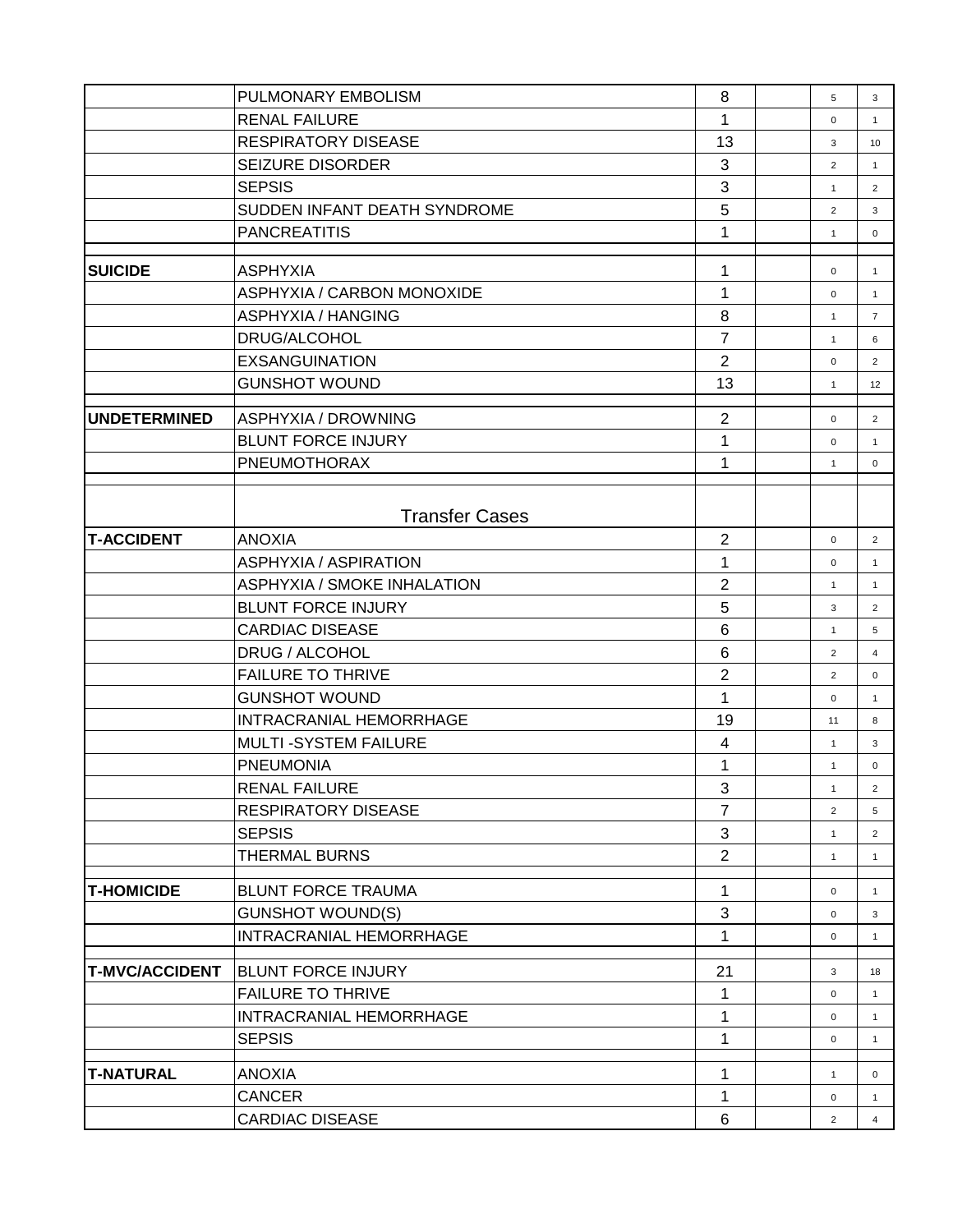|                  | DRUG/ALCOHOL                         | 1   | $\mathbf{1}$ | $\mathbf{0}$   |
|------------------|--------------------------------------|-----|--------------|----------------|
|                  | <b>EXSANGUATION</b>                  | 1   | $\mathbf{1}$ | $\Omega$       |
|                  | <b>LIVER DISEASE</b>                 |     | $\mathbf 0$  | $\mathbf{1}$   |
|                  | PULMONARY EMBOLISM                   |     | $\mathbf 0$  | $\mathbf{1}$   |
|                  | <b>RESPIRATORY DISEASE</b>           | 2   | $\mathbf{1}$ | $\mathbf{1}$   |
|                  | <b>SEPSIS</b>                        | 1   | $\mathbf{1}$ | $\mathbf{0}$   |
|                  | <b>SEIZURE DISORDER</b>              | 1   | $\mathbf{1}$ | 0              |
|                  | <b>SIDS</b>                          |     | $\mathbf 0$  | 1              |
|                  |                                      |     |              |                |
| <b>T-SUICIDE</b> | ASPHYXIA / CO2 POISONING             | 1   | $\mathbf 0$  | $\mathbf{1}$   |
|                  | <b>ASPHYXIA / HANGING</b>            | 3   | $\mathbf{1}$ | $\overline{2}$ |
|                  | DRUG AND ALCOHOL                     | 3   | $\Omega$     | 3              |
|                  | <b>GUNSHOT WOUND</b>                 | 4   | $\mathbf 0$  | $\overline{4}$ |
|                  | <b>RESPIRATORY FAILURE</b>           | 1   | $\mathbf 0$  | $\mathbf{1}$   |
|                  | <b>THERMAL BURNS</b>                 | 1   | $\Omega$     | $\mathbf{1}$   |
|                  |                                      |     |              |                |
|                  | <b>T-UNDERTEMINED ENCEPHALOPATHY</b> | 1   | $\mathbf 0$  | 1              |
|                  |                                      |     |              |                |
|                  |                                      |     |              |                |
|                  |                                      |     |              |                |
|                  | <b>TOTALS</b>                        | 505 | 158          | 347            |